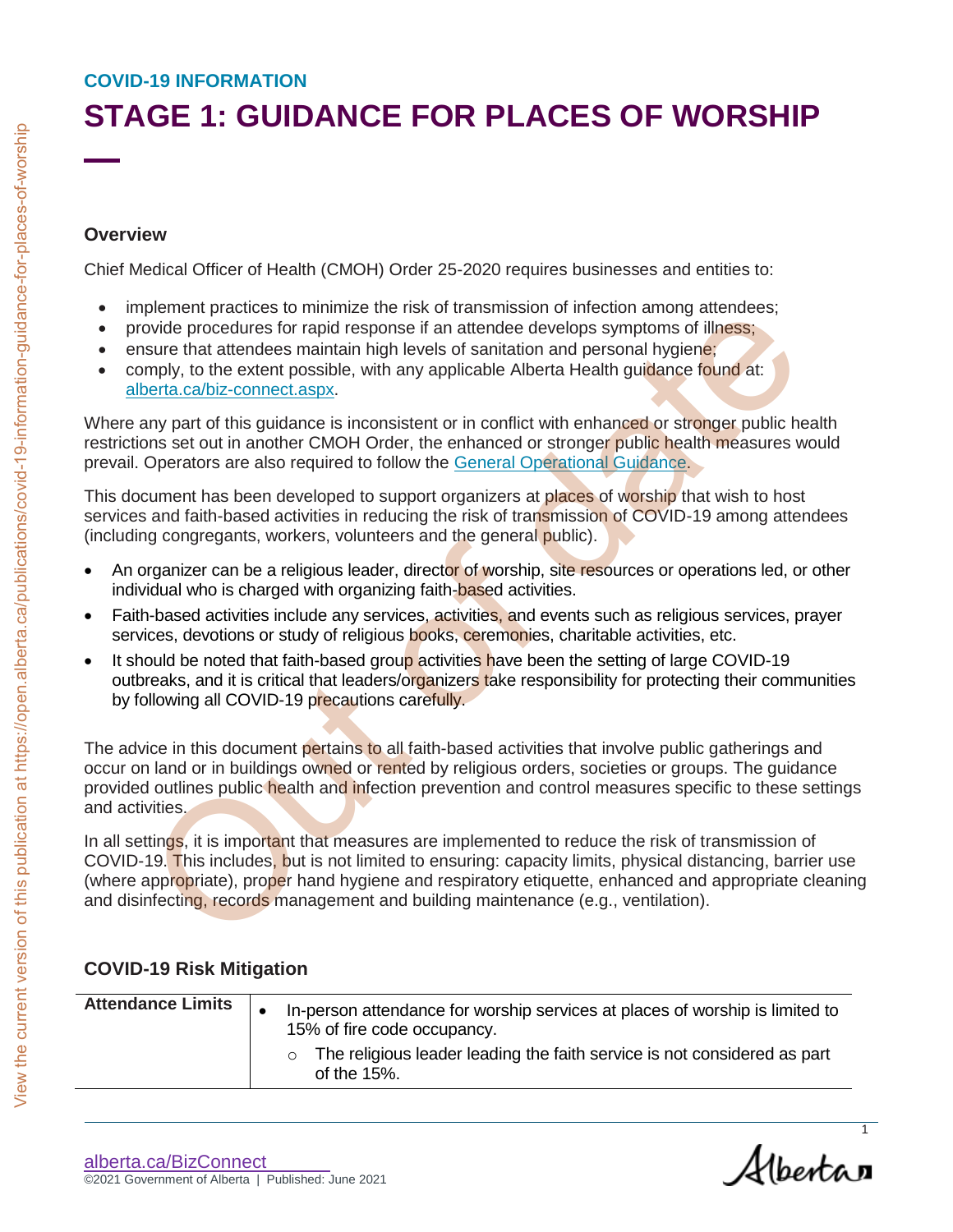|                     | Outdoor in-person religious services must follow current gathering<br>restrictions.                                                                                                                                                                                                                  |
|---------------------|------------------------------------------------------------------------------------------------------------------------------------------------------------------------------------------------------------------------------------------------------------------------------------------------------|
|                     | Drive-in, virtual or online services are strongly recommended.                                                                                                                                                                                                                                       |
|                     | There are no capacity limits for drive-in services, provided all attendees<br>$\circ$<br>remain in their vehicles while attending and participating in the service<br>and vehicles are separated by 2 metres.                                                                                        |
| <b>General</b>      | All attendees at a place of worship must maintain 2 metres distance at all<br>$\bullet$<br>times from people who are not part of their household.                                                                                                                                                    |
|                     | Attendees are required to mask in all indoor public places and indoor<br>workplaces unless they qualify for an exception.                                                                                                                                                                            |
|                     | Faith leaders and other speakers may remove their masks while<br>$\circ$<br>speaking if there is a distance of 2 metres between the speaking<br>location and other congregants. The speaker must put their mask back<br>on once finished speaking.                                                   |
|                     | Faith leaders and speakers must follow hand hygiene measures when<br>$\circ$<br>removing and donning their masks.                                                                                                                                                                                    |
|                     | Place hand sanitizer containing at least 60% alcohol in convenient<br>locations throughout the place of worship                                                                                                                                                                                      |
|                     | Enhance cleaning and disinfecting practices as described in the General<br><b>Operational Guidance.</b>                                                                                                                                                                                              |
|                     | Consider suspending coat check services and use of communal coat racks<br>to avoid staff and volunteers handling attendee's personal items and<br>storing them in close proximity to each other.                                                                                                     |
|                     | Operators should remind all attendees to use the Alberta Health Daily<br>Checklist to check themselves for symptoms of COVID-19 before attending<br>the place of worship.                                                                                                                            |
|                     | Remind congregants that they must not attend in person if they are<br>experiencing the most common symptoms of COVID-19 (cough, fever,<br>shortness of breath, runny nose, or sore throat).                                                                                                          |
|                     | To support public health contact tracing efforts in the event that an<br>$\bullet$<br>attendee tests positive or an outbreak is identified, the operator should<br>consider collecting the names and contact information for all attendees.                                                          |
|                     | For more instructions, refer to the General Operational Guidance.<br>The operator should have detailed plans for a rapid response if an<br>attendee becomes symptomatic while at the place of worship. For more<br>information on what this should include, see the General Operational<br>Guidance. |
| <b>Performances</b> | Performances are permitted if they occur as part of a religious service led<br>by a religious leader.                                                                                                                                                                                                |

Alberta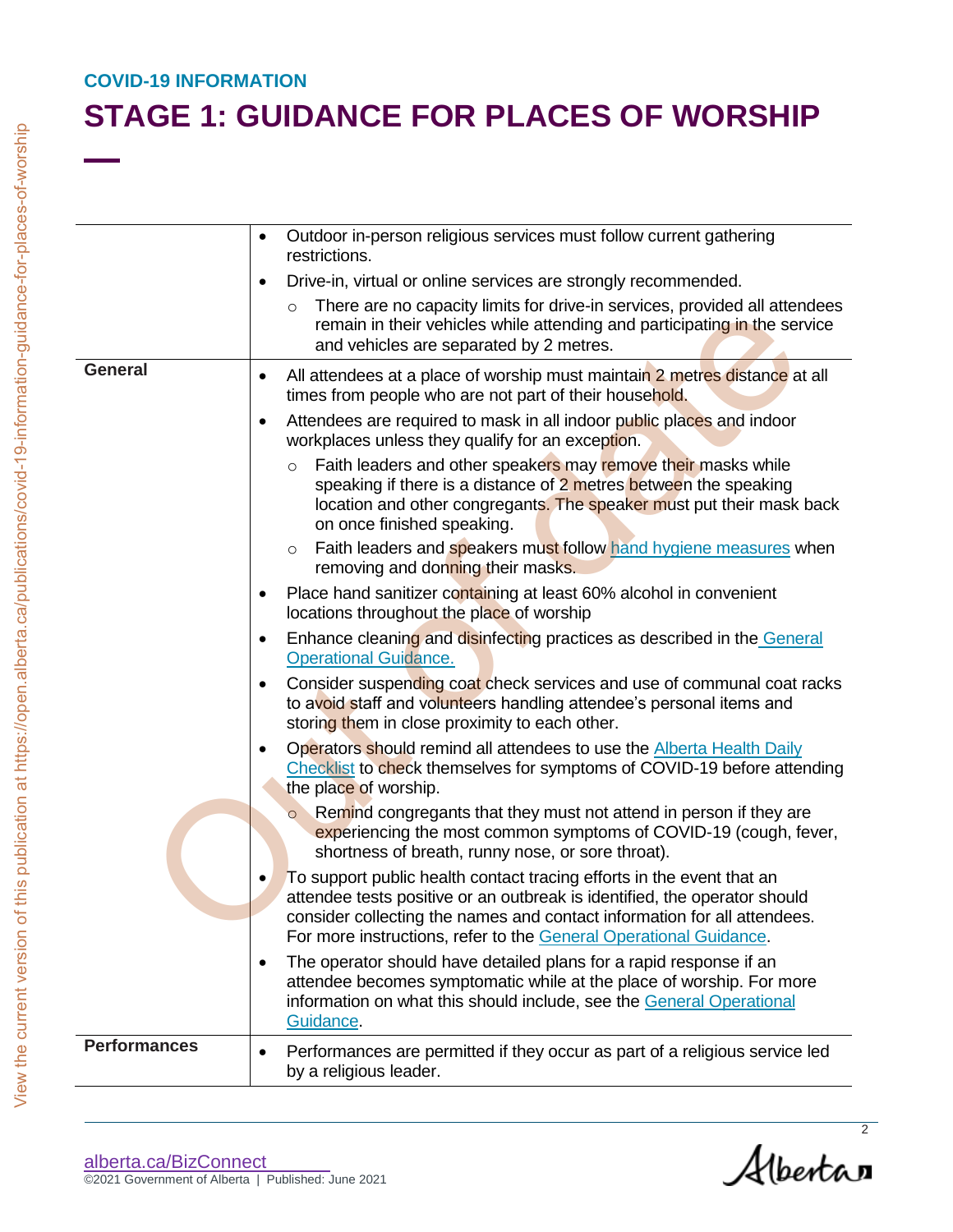|                                                                  | Performers and support persons (including but not limited to singers,<br>$\circ$<br>musicians, sound and lighting technicians, and ushers) are counted as<br>part of the maximum attendance limit.                                                                                    |
|------------------------------------------------------------------|---------------------------------------------------------------------------------------------------------------------------------------------------------------------------------------------------------------------------------------------------------------------------------------|
|                                                                  | Performances at a place of worship that do not occur as part of a religious<br>service must be outdoors and must follow the Guidance for Performing<br>Arts.                                                                                                                          |
| <b>Events, Gatherings</b><br>and Meetings                        | Religious gatherings or meetings outside of regular worship services are<br>not permitted indoors and are limited to 10 individuals in outdoor settings,<br>with 2 metres' distance between people from different households.                                                         |
|                                                                  | Organizers are encouraged to hold meetings, gatherings and events<br>$\circ$<br>virtually.                                                                                                                                                                                            |
|                                                                  | Weddings and funerals in places of worship must follow the Weddings and<br><b>Funerals Guidance.</b>                                                                                                                                                                                  |
| <b>Alternate Service</b><br><b>Options</b>                       | Organizer should ensure that extra precautions are implemented for these<br>$\bullet$<br>higher risk congregants who do choose to attend in person, such as<br>designating times for individual worship or encouraging mask use for<br>anyone who will be near that person.           |
|                                                                  | To meet attendance limits, places of worship may want to consider:<br>Offering multiple, smaller services or events for segments of the<br>$\circ$                                                                                                                                    |
|                                                                  | congregation instead of single services or events attended by the<br>entire congregation.                                                                                                                                                                                             |
|                                                                  | <b>Establishing a system for congregants to RSVP to attend specific</b><br>$\circ$<br>services or events, to ensure they are within restriction limits.                                                                                                                               |
|                                                                  | Encouraging congregants to access the place of worship outside of<br>$\circ$<br>peak hours if they are attending for purposes other than worship<br>services.                                                                                                                         |
|                                                                  | <b>Drive-in service organizers must ensure the service adheres to this</b><br>guidance and to the Guidance for Drive-In Events.                                                                                                                                                       |
|                                                                  | Religious leaders, staff, and volunteers who approach a vehicle to<br>$\circ$<br>provide services to its occupants must wear a mask if car windows are<br>rolled down and if they are not able to maintain a 2 metre distance from<br>the occupants.                                  |
| <b>Religious or</b><br><b>Spiritual Practices</b><br>and Rituals | Religious rituals that involve physical contact between individuals or<br>objects, increase the likelihood of disease transmission and should be<br>performed in an alternate fashion that minimizes physical contact.                                                                |
|                                                                  | Organizers should thoroughly review all faith-based activities, rituals, and<br>$\bullet$<br>practices that occur in their place of worship and, if any of these activities<br>are identified as a potential risk for COVID-19 spread, implement<br>mitigation measures. For example: |

Albertan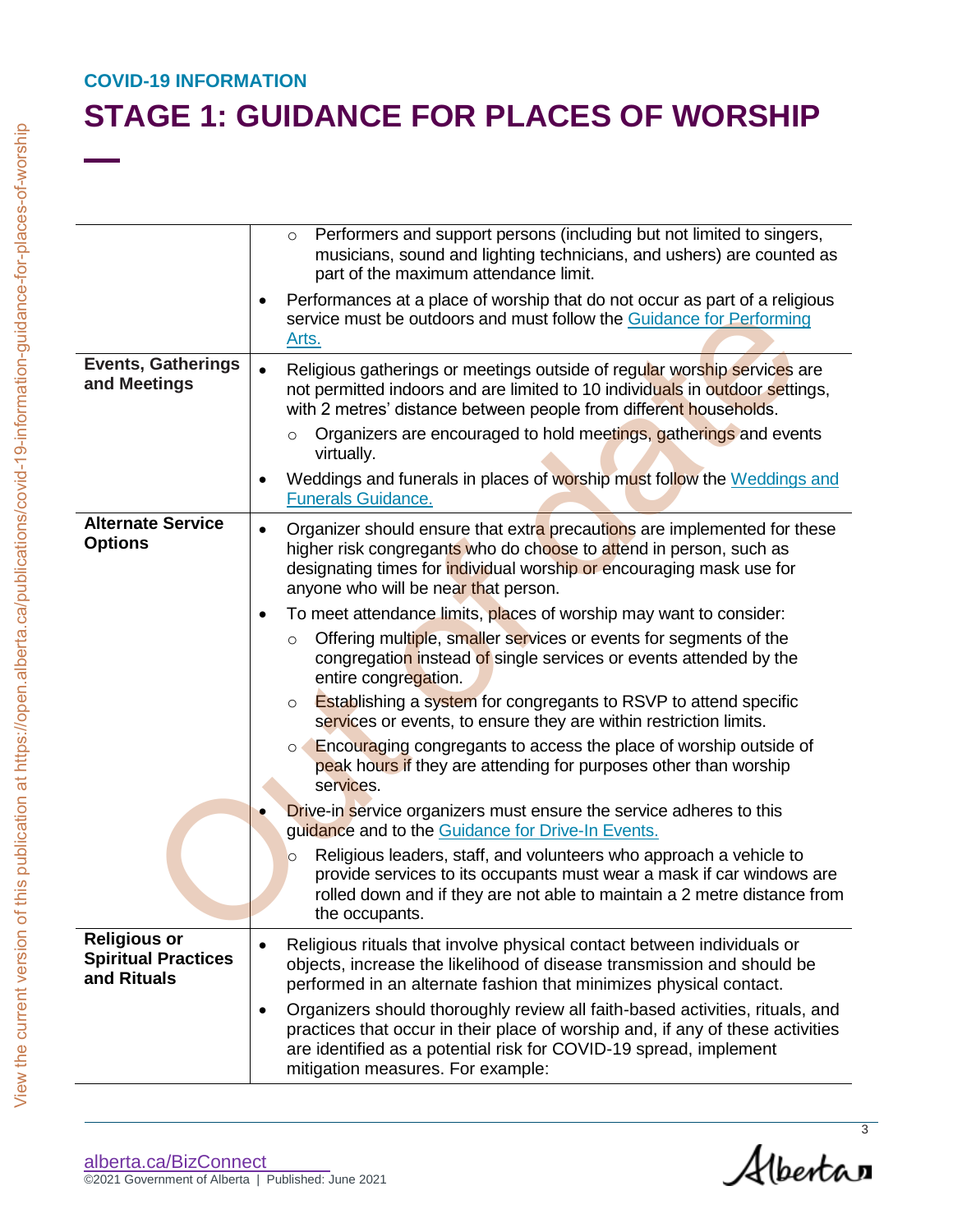|                     | Have congregants bring their own communion items to be blessed<br>$\circ$<br>from their seat, and shared between their own household.                                                                                      |
|---------------------|----------------------------------------------------------------------------------------------------------------------------------------------------------------------------------------------------------------------------|
|                     | Have congregants remove their shoes and place them in a small bag<br>$\circ$<br>that is kept with them for the duration of the service to help avoid<br>clusters of people at entrances and/or exits to places of worship. |
|                     | Have congregants bring their own prayer mat for individual or<br>$\circ$<br>household to use; have markers on the floor to indicate placement of<br>mats (2 metres apart).                                                 |
|                     | Have congregants complete ablutions at home; continue to encourage<br>$\circ$<br>appropriate hand hygiene before and after entering the place of<br>worship.                                                               |
|                     | Adapt rituals that involve physical contact between individuals to<br>$\Omega$<br>minimize or eliminate physical contact.                                                                                                  |
|                     | Shaking hands, hugging, touching, or passing items between people<br>should not occur, except between members of the same household.<br>Alternatives such as waving, nodding, or bowing should be encouraged.              |
| <b>Shared items</b> | Do not hand out or share items that cannot be cleaned and sanitized<br>$\bullet$<br>before and after each use (e.g., books, hymns, prayer mats, pipes, and<br>programs).                                                   |
|                     | Encourage congregants to bring their own items and avoid sharing them<br>with others.                                                                                                                                      |
|                     | Consider using projection or audio-visual systems or individual, pre-printed<br>sheets to share information.                                                                                                               |
|                     | Hand-held microphones should not be shared. This includes between<br>readers and other speakers.                                                                                                                           |
|                     | Podium or stand microphones can be shared, but should not be<br>$\circ$<br>touched by speakers                                                                                                                             |
|                     | Do not offer shared receptacles for liquid (e.g. holy water fonts). If washing<br>facilities are required, they should be supplemented by hand hygiene<br>products.                                                        |
|                     | If it is required for religious or spiritual reasons, touching of ceremonial<br>objects (e.g., statues, religious symbols, rings) may occur if hand hygiene<br>is performed before and after touching the object.          |
|                     | Individuals must not kiss, embrace, or press their faces on any shared<br>ceremonial object.                                                                                                                               |
|                     | Do not pass donation collection plates or containers between congregants.<br>Alternatives include:                                                                                                                         |
|                     | A designated area to place offerings/donations.<br>$\circ$                                                                                                                                                                 |

Albertan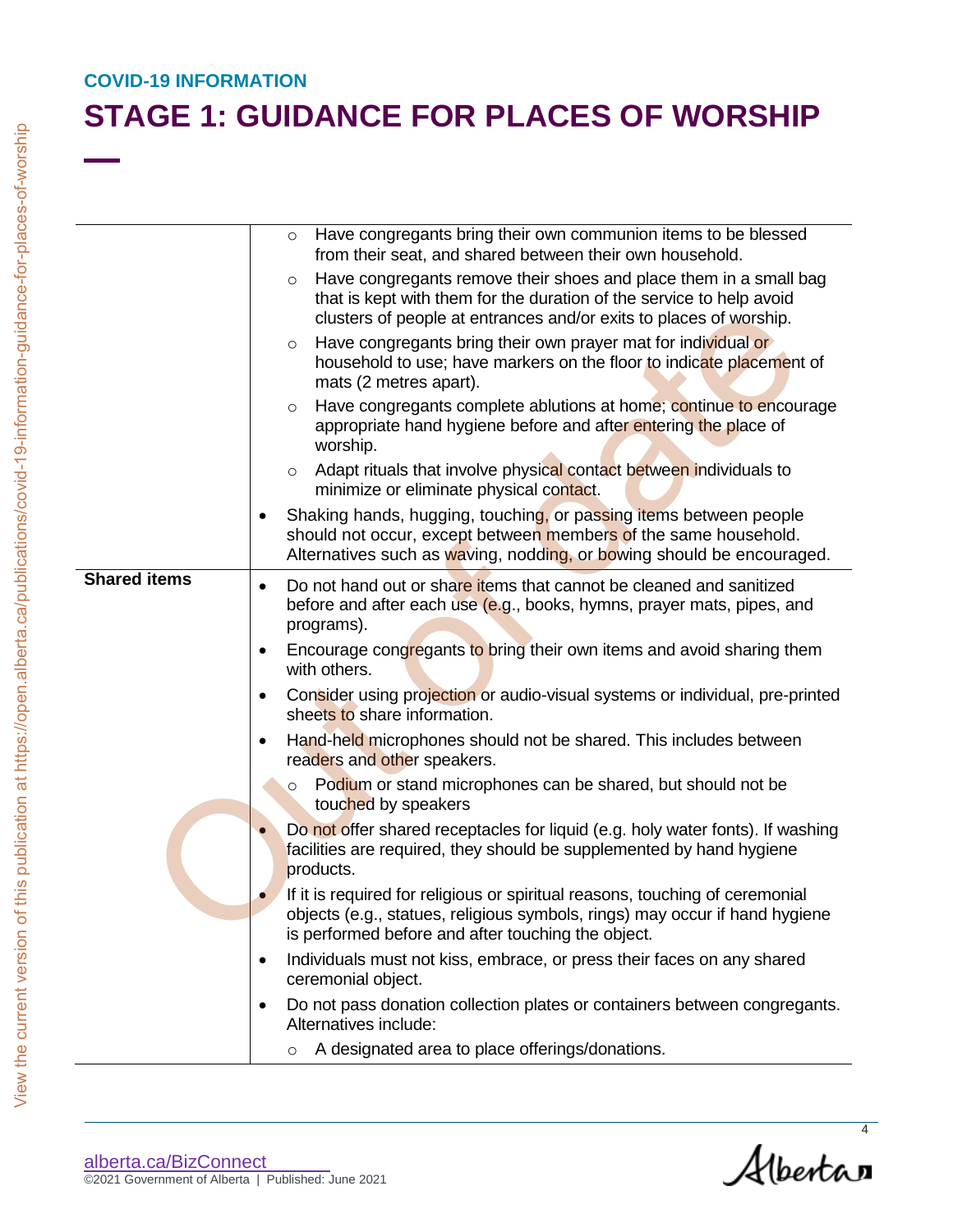|                                           | Offerings/donations collected from patrons should be left untouched for<br>$\circ$                                                                                                                                                                                                                                                                                |
|-------------------------------------------|-------------------------------------------------------------------------------------------------------------------------------------------------------------------------------------------------------------------------------------------------------------------------------------------------------------------------------------------------------------------|
|                                           | 24 hours.                                                                                                                                                                                                                                                                                                                                                         |
|                                           | Online offerings/donations.<br>$\bullet$                                                                                                                                                                                                                                                                                                                          |
| <b>Food and</b><br><b>Beverages</b>       | Attendees at a place of worship should not consume food during a<br>$\bullet$<br>religious service, meeting, or gathering unless it for a faith-based ritual<br>(e.g. communion or langar).                                                                                                                                                                       |
|                                           | If food or drink must be provided as part of a faith-based ritual, the<br>$\bullet$<br>following precautions must be taken to prevent the risk of infection:                                                                                                                                                                                                      |
|                                           | Food or drink must be served to congregants in pre-packaged or<br>$\circ$<br>individual portions by a small number of designated individuals.<br>Food and drink containers or utensils (e.g. chalices or plates) should                                                                                                                                           |
|                                           | $\circ$<br>not be shared or passed between congregants.                                                                                                                                                                                                                                                                                                           |
|                                           | Physical contact between the designated serving individuals and<br>$\circ$<br>congregants must not occur while serving food or drink (e.g. placing<br>food in a congregants' mouths). Instead, the server should use a tong<br>to place the individual food or drink portion in a congregant's<br>outstretched hand, or on a table for the congregant to pick up. |
|                                           | If, for religious reasons, the faith leader must place food into the mouth<br>$\circ$<br>of the congregant directly (e.g., communion), it is strongly<br>recommended the faith leader wear a face mask and perform hand<br>hygiene before and after providing service to each congregant.                                                                         |
|                                           | The designated serving individuals should wash or sanitize hands<br>$\circ$<br>immediately before serving and should wear a clean, properly-fitted<br>non-medical mask for the duration of time spent serving.                                                                                                                                                    |
|                                           | If food is desired before or after faith-based activities or events, businesses<br>or groups who provide the food must follow the Guidance for Food Service<br>and Sales.                                                                                                                                                                                         |
| Singing, Live                             | <b>Congregational Singing</b>                                                                                                                                                                                                                                                                                                                                     |
| <b>Music &amp;</b><br><b>Performances</b> | Congregation singing is strongly discouraged and should not occur<br>whenever possible, at this time.                                                                                                                                                                                                                                                             |
|                                           | If singing is required for religious reasons, all participants should wear<br>masks at all times and remain at least 2 metres apart from those outside<br>their household, and adequate ventilation in the room should be ensured.                                                                                                                                |
|                                           | <b>Choirs &amp; Performances</b>                                                                                                                                                                                                                                                                                                                                  |
|                                           | If required for religious reasons, faith-based choirs are allowed; they are<br>counted as part of the capacity limit at the place of worship and are<br>expected to follow current restrictions.                                                                                                                                                                  |

Albertan